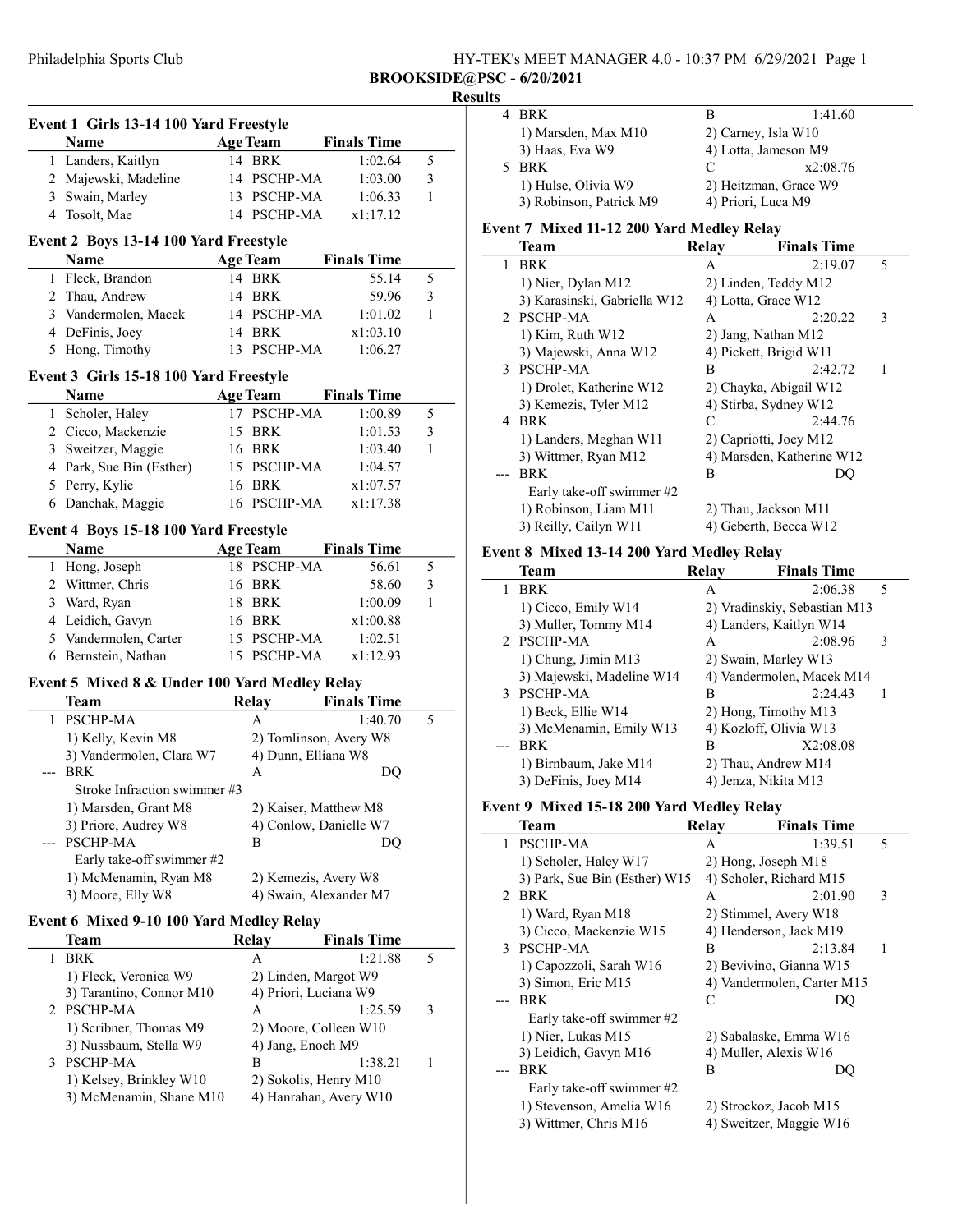| HY-TEK's MEET MANAGER 4.0 - 10:37 PM 6/29/2021 Page 2 |  |
|-------------------------------------------------------|--|
| <b>BROOKSIDE@PSC - 6/20/2021</b>                      |  |

#### **Results**

|                     | Event 10F Girls 6 & Under 25 Yard Freestyle<br>Name |   | <b>Age Team</b>      | <b>Finals Time</b> |        |
|---------------------|-----------------------------------------------------|---|----------------------|--------------------|--------|
|                     | --- Kelly, Caroline                                 |   | 6 PSCHP-MA           | X31.78             |        |
|                     | --- Juszczyszyn, Hailey                             | 6 | PSCHP-MA             | X35.06             |        |
|                     | --- Dunn, Gabrielle                                 |   | 6 PSCHP-MA           | X36.30             |        |
|                     | --- Crane, Peyton                                   |   | 6 PSCHP-MA           | X37.19             |        |
|                     | --- Priore, Willow                                  | 6 | BRK                  | X38.40             |        |
| ---                 | Werth, Ellie                                        | 6 | <b>BRK</b>           | X54.19             |        |
|                     |                                                     |   |                      |                    |        |
|                     | Event 10M Boys 6 & Under 25 Yard Freestyle          |   |                      |                    |        |
|                     | Name                                                |   | <b>Age Team</b>      | <b>Finals Time</b> |        |
|                     | --- Moore, Liam                                     |   | 6 PSCHP-MA           | X29.22             |        |
|                     | --- Kozloff, Tommy                                  | 6 | <b>PSCHP-MA</b>      | X46.71             |        |
|                     | --- Capriotti, Eddie                                | 6 | BRK                  | X56.02             |        |
|                     | Event 11 Girls 8 & Under 25 Yard Freestyle          |   |                      |                    |        |
|                     | Name                                                |   | <b>Age Team</b>      | <b>Finals Time</b> |        |
|                     | 1 Vandermolen, Clara                                |   | 7 PSCHP-MA           | 19.37              | 5      |
|                     | 2 Priore, Audrey                                    | 8 | BRK                  | 20.83              | 3      |
|                     | 3 Dunn, Elliana                                     |   | 8 PSCHP-MA           | 20.87              | 1      |
|                     | 4 Moore, Elly                                       |   | 8 PSCHP-MA           | x22.52             |        |
|                     | 5 Conlow, Danielle                                  | 7 | <b>BRK</b>           | 32.97              |        |
|                     | 6 Farrell, Charlotte                                | 7 | <b>BRK</b>           | x39.88             |        |
| ---                 | Gorcey, Mia                                         |   | 7 PSCHP-MA           | X23.36             |        |
| ---                 | Ouimette, Emma                                      |   | 8 PSCHP-MA           | X28.17             |        |
| ---                 | Aquila, Claire                                      |   | 7 PSCHP-MA           | X31.34             |        |
|                     | Event 12 Boys 8 & Under 25 Yard Freestyle           |   |                      |                    |        |
|                     | Name                                                |   | <b>Age Team</b>      | <b>Finals Time</b> |        |
|                     | 1 Kaiser, Matthew                                   | 8 | BRK                  | 20.25              | 5      |
|                     | 2 Kelly, Kevin                                      | 8 | PSCHP-MA             | 20.29              | 3      |
|                     | 3 McMenamin, Ryan                                   |   | 8 PSCHP-MA           | 22.03              | 1      |
|                     | 4 Scherer, Bryce                                    |   | 8 PSCHP-MA           | x25.63             |        |
|                     | 5 Marsden, Grant                                    | 8 | <b>BRK</b>           | 26.81              |        |
|                     | 6 Werth, Griffin                                    | 8 | <b>BRK</b>           | x27.44             |        |
| 7                   | Heitzman, Gavin                                     | 7 | <b>BRK</b>           | x1:14.65           |        |
| ---                 | Minnett, James                                      | 7 | PSCHP-MA             | X28.37             |        |
| ---                 | Wang, Richard                                       |   | 8 PSCHP-MA           | X28.50             |        |
| ---                 | Yi, Gavin                                           |   | 8 PSCHP-MA           | X29.97             |        |
| ---                 | Moore, Will                                         | 8 | PSCHP-MA             | X34.06             |        |
|                     | --- Scherer, Finn                                   |   | 7 PSCHP-MA           | X34.13             |        |
|                     | Event 13 Girls 9-10 50 Yard Freestyle               |   |                      |                    |        |
|                     |                                                     |   |                      | <b>Finals Time</b> |        |
|                     | Name<br>Fleck, Veronica                             |   | <b>Age Team</b>      |                    |        |
| 1                   | 2 Moore, Colleen                                    |   | 9 BRK<br>10 PSCHP-MA | 36.37<br>36.58     | 5<br>3 |
|                     | 3 Carney, Isla                                      |   | 10 BRK               | 41.51              | 1      |
|                     | 4 Priori, Luciana                                   |   | 9 BRK                | x42.52             |        |
|                     | 5 Hanrahan, Avery                                   |   | 10 PSCHP-MA          | 49.75              |        |
|                     | 6 Sokolis, Adelyn                                   |   | 9 PSCHP-MA           | x56.08             |        |
| ---                 | Minnett, Charlotte                                  |   | 9 PSCHP-MA           | X50.39             |        |
|                     | --- Hulse, Olivia                                   |   | 9 BRK                | X56.61             |        |
|                     | --- Connolly, Emma                                  |   | 9 BRK                | X1:06.78           |        |
|                     | --- Navarro, Julissa                                |   | 9 BRK                | X1:07.90           |        |
| $\qquad \qquad - -$ | Kensey, Ella                                        | 9 | PSCHP-MA             | X1:12.34           |        |
|                     |                                                     |   |                      |                    |        |
|                     | Event 14 Boys 9-10 50 Yard Freestyle                |   |                      |                    |        |

| <b>Name</b>         | <b>Age Team</b> | <b>Finals Time</b> |  |
|---------------------|-----------------|--------------------|--|
| 1 Tarantino, Connor | 10 BRK          | 34.93              |  |

| 2 Scribner, Thomas    | 9  | <b>PSCHP-MA</b> | 38.15                                                                         | 3 |  |
|-----------------------|----|-----------------|-------------------------------------------------------------------------------|---|--|
| 3 Pickett, Luke       | 9  | <b>PSCHP-MA</b> | 40.21                                                                         |   |  |
| 4 Sokolis, Henry      |    |                 | x47.21                                                                        |   |  |
| 5 Priore, Stephen     | 10 | <b>BRK</b>      | 47.32                                                                         |   |  |
| 6 Robinson, Patrick   | 9  | <b>BRK</b>      | x49.17                                                                        |   |  |
| --- Li, Kylar         |    |                 | X48.81                                                                        |   |  |
| --- McMenamin, Shane  | 10 |                 | X49.90                                                                        |   |  |
| --- Avadaria, Ved     |    |                 | X52.69                                                                        |   |  |
| --- Meehan, Rylan     | 9  |                 | X55.39                                                                        |   |  |
| --- Farrell, Samuel   | 10 | <b>BRK</b>      | X1:08.96                                                                      |   |  |
| --- Priori, Luca      | 9  | <b>BRK</b>      | X1:13.05                                                                      |   |  |
| --- Nguyen, Nehemiah  | 9  | <b>PSCHP-MA</b> | X1:14.13                                                                      |   |  |
| --- Pimentel, Michael | 10 |                 | X1:14.58                                                                      |   |  |
| --- Jones, Deven      | 10 | <b>PSCHP-MA</b> | X1:15.27                                                                      |   |  |
|                       |    |                 | 10 PSCHP-MA<br>10 PSCHP-MA<br>PSCHP-MA<br>10 PSCHP-MA<br>PSCHP-MA<br>PSCHP-MA |   |  |

## Event 15 Girls 11-12 50 Yard Freestyle

|    | Name                   |     | <b>Age Team</b> | <b>Finals Time</b> |   |  |
|----|------------------------|-----|-----------------|--------------------|---|--|
| 1. | Karasinski, Gabriella  |     | 12 BRK          | 30.32              | 5 |  |
| 2  | Majewski, Anna         |     | 12 PSCHP-MA     | 30.87              | 3 |  |
| 3. | Kim, Ruth              |     | 12 PSCHP-MA     | 31.95              | 1 |  |
| 4  | Lotta, Grace           | 12. | BRK             | 32.12              |   |  |
|    | 5 Landers, Meghan      | 11  | <b>BRK</b>      | x34.19             |   |  |
|    | 6 Chayka, Abigail      |     | 12 PSCHP-MA     | x34.74             |   |  |
|    | --- Stirba, Sydney     |     | 12 PSCHP-MA     | X35.51             |   |  |
|    | --- Moore, Allison     |     | 12 PSCHP-MA     | X36.33             |   |  |
|    | --- Drolet, Katherine  |     | 12 PSCHP-MA     | X36.77             |   |  |
|    | --- Marsden, Katherine | 12  | BRK             | X37.37             |   |  |
|    | --- Hanrahan, Elliot   | 11  | PSCHP-MA        | X39.34             |   |  |
|    | --- Robbins, Naomi     | 11  | PSCHP-MA        | X47.46             |   |  |
|    | --- Capriotti, Carlee  | 11  | <b>BRK</b>      | X50.51             |   |  |
|    | --- Diaz-Pond, Inez    |     | <b>PSCHP-MA</b> | X52.19             |   |  |

## Event 16 Boys 11-12 50 Yard Freestyle

|       | Name                 |    | <b>Age Team</b> | <b>Finals Time</b> |   |
|-------|----------------------|----|-----------------|--------------------|---|
| 1     | Nier, Dylan          |    | 12 BRK          | 31.51              | 5 |
| 2     | Jang, Nathan         | 12 | <b>PSCHP-MA</b> | 31.89              | 3 |
| 3     | Moore, Dennis        | 12 | PSCHP-MA        | 34.32              | 1 |
| *4    | Thau, Jackson        | 11 | <b>BRK</b>      | x35.27             |   |
| *4    | Wittmer, Ryan        | 12 | <b>BRK</b>      | 35.27              |   |
| 6     | Varlaro, Michael     | 11 | PSCHP-MA        | x40.94             |   |
|       | Capriotti, Joey      | 12 | <b>BRK</b>      | X35.58             |   |
|       | Johnson, Grant       | 11 | <b>BRK</b>      | X35.75             |   |
|       | Clayton, Braylen     | 12 | <b>PSCHP-MA</b> | X39.83             |   |
|       | Beck, Matthew        | 12 | <b>PSCHP-MA</b> | X41.26             |   |
|       | --- Zhang, Michael   | 11 | PSCHP-MA        | X41.35             |   |
|       | Li, Tysan            | 11 | PSCHP-MA        | X45.66             |   |
|       | --- Bernstein, Josh  | 12 | <b>PSCHP-MA</b> | X47.14             |   |
| $---$ | Kelsey, Stratton     | 11 | PSCHP-MA        | X47.21             |   |
| $---$ | Braun, Jack          | 11 | PSCHP-MA        | X47.51             |   |
|       | Filiatrault, Charlie | 12 | PSCHP-MA        | X47.78             |   |
|       | Volynsky, Samuel     | 11 | PSCHP-MA        | X49.67             |   |
| $---$ | Tandon, Kabir        | 11 | <b>PSCHP-MA</b> | X51.07             |   |
| ---   | Petrella, Joseph     | 12 | PSCHP-MA        | X52.25             |   |
|       | Ouimette, Zachary    | 11 | PSCHP-MA        | X56.03             |   |
|       |                      |    |                 |                    |   |

## Event 17 Girls 13-14 50 Yard Freestyle

 $\overline{a}$ 

| <b>Name</b>        | <b>Age Team</b> | <b>Finals Time</b> |  |
|--------------------|-----------------|--------------------|--|
| 1 Landers, Kaitlyn | 14 BRK          | 28.88              |  |
| 2 Swain, Marley    | 13 PSCHP-MA     | 30.96              |  |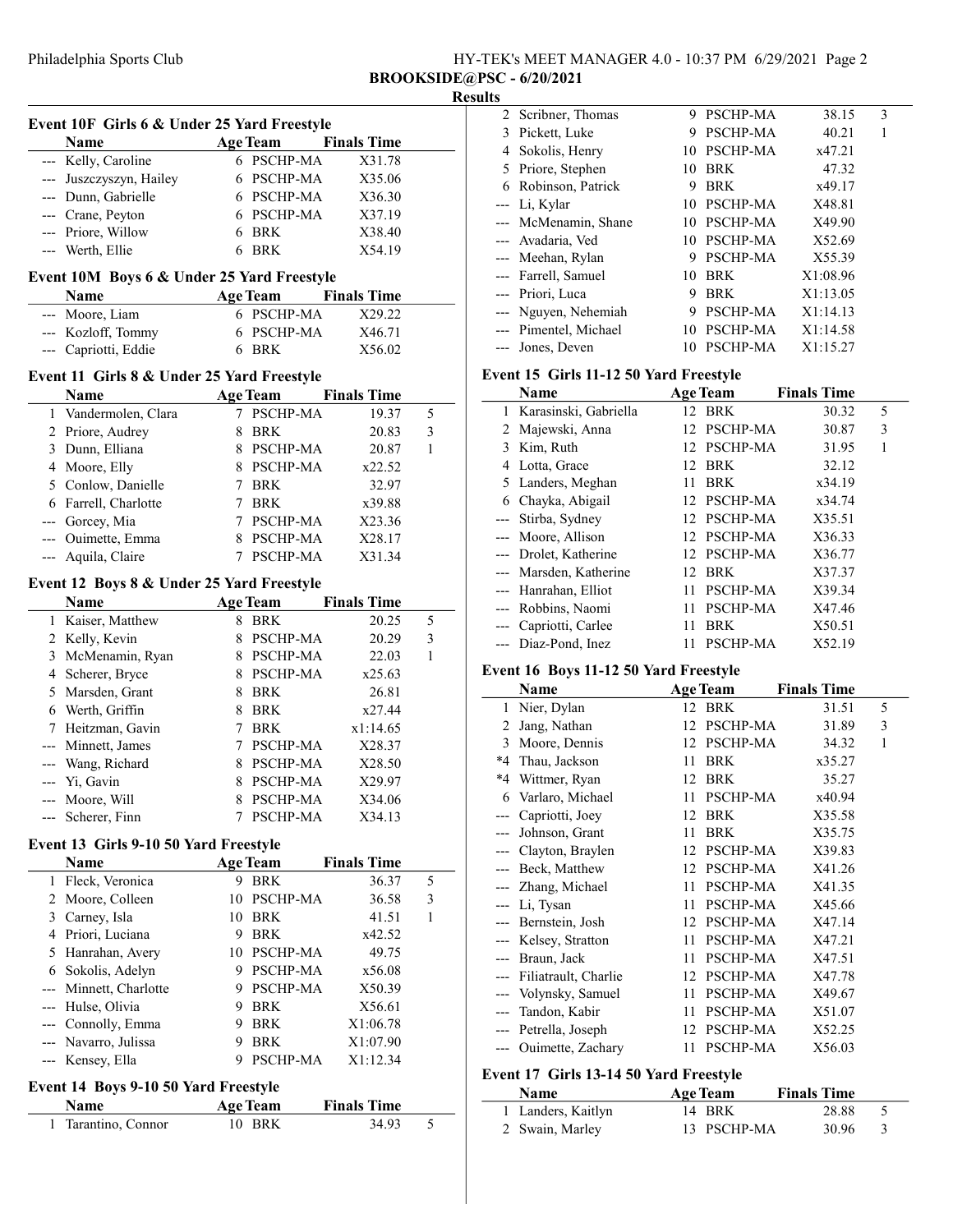## Philadelphia Sports Club HY-TEK's MEET MANAGER 4.0 - 10:37 PM 6/29/2021 Page 3 BROOKSIDE@PSC - 6/20/2021

Scissors kick

--- Priore, Audrey 8 BRK DQ

#### Results

|                | (Event 17 Girls 13-14 50 Yard Freestyle)      |    |                 |                    |   |
|----------------|-----------------------------------------------|----|-----------------|--------------------|---|
|                | Name                                          |    | <b>Age Team</b> | <b>Finals Time</b> |   |
| 3              | Stevenson, Abby                               | 14 | <b>BRK</b>      | 31.48              | 1 |
| 4              | Beck, Ellie                                   | 14 | <b>PSCHP-MA</b> | 31.62              |   |
|                | 5 Kozloff, Olivia                             | 13 | PSCHP-MA        | x33.56             |   |
| ---            | Kelsey, Bryony                                |    | 14 PSCHP-MA     | X31.32             |   |
| ---            | Tomlinson, Amara                              |    | 14 PSCHP-MA     | X34.53             |   |
| ---            | Carlson, Annalise                             |    | 14 PSCHP-MA     | X35.01             |   |
| ---            | Tosolt, Mae                                   |    | 14 PSCHP-MA     | X35.02             |   |
| ---            | McMenamin, Emily                              |    | 13 PSCHP-MA     | X35.95             |   |
| ---            | Volynsky, Alice                               | 13 | PSCHP-MA        | X36.75             |   |
| ---            | Hill, Marley                                  | 14 | PSCHP-MA        | X37.46             |   |
|                | Event 18 Boys 13-14 50 Yard Freestyle         |    |                 |                    |   |
|                | Name                                          |    | <b>Age Team</b> | <b>Finals Time</b> |   |
| 1              | Vandermolen, Macek                            | 14 | <b>PSCHP-MA</b> | 27.43              | 5 |
| 2              | Muller, Tommy                                 | 14 | <b>BRK</b>      | 27.81              | 3 |
| 3              | Birnbaum, Jake                                | 14 | BRK             | 28.56              | 1 |
|                | 4 Jenza, Nikita                               | 13 | BRK             | x28.62             |   |
|                | --- Linden, Luke                              | 14 | BRK             | X31.59             |   |
| ---            | Costello, Jack                                | 14 | <b>BRK</b>      | X32.87             |   |
| ---            | Iannacone, Daniel                             | 13 | BRK             | X37.57             |   |
|                |                                               |    |                 |                    |   |
|                | Event 19 Girls 15-18 50 Yard Freestyle        |    |                 |                    |   |
|                | Name                                          |    | <b>Age Team</b> | <b>Finals Time</b> |   |
| 1              | Bevivino, Gianna                              |    | 15 PSCHP-MA     | 29.09              | 5 |
| 2              | Sweitzer, Maggie                              | 16 | <b>BRK</b>      | 29.21              | 3 |
| 3              | Stimmel, Avery                                | 18 | BRK             | 29.51              | 1 |
| 4              | Wojnovich, Eva                                | 18 | BRK             | x31.79             |   |
| 5              | Danchak, Maggie                               | 16 | PSCHP-MA        | 34.10              |   |
| 6              | Exler, Grace                                  | 16 | PSCHP-MA        | x34.63             |   |
| ---            | Muller, Alexis                                | 16 | BRK             | X30.94             |   |
| ---            | Yuen, Samantha                                | 16 | <b>PSCHP-MA</b> | X30.97             |   |
| ---            | Sabalaske, Emma                               | 16 | BRK             | X31.00             |   |
| ---            | Perry, Kylie                                  | 16 | BRK             | X31.65             |   |
| ---            | Garrabrant, Megan                             |    | 15 BRK          | X32.00             |   |
| ---            | Iannacone, Megan                              | 18 | BRK             | X32.15             |   |
| ---            | Wittmer, Sarah                                | 15 | BRK             | X33.43             |   |
| ---            | Ryan, Juliana                                 | 15 | PSCHP-MA        | X34.70             |   |
|                | --- Capozzoli, Sarah                          |    | 16 PSCHP-MA     | X34.90             |   |
|                | Event 20 Boys 15-18 50 Yard Freestyle         |    |                 |                    |   |
|                | Name                                          |    | <b>Age Team</b> | <b>Finals Time</b> |   |
| 1              | Henderson, Jack                               |    | 19 BRK          | 24.96              | 5 |
| $\overline{c}$ | Nier, Lukas                                   | 15 | <b>BRK</b>      | 27.09              | 3 |
| 3              | Cicco, Joshua                                 | 18 | <b>BRK</b>      | x27.28             |   |
| 4              | Scholer, Richard                              |    | 15 PSCHP-MA     | 27.34              | 1 |
| 5              | Simon, Eric                                   | 15 | PSCHP-MA        | 28.47              |   |
| 6              | Price, Brendon                                |    | 16 PSCHP-MA     | x30.14             |   |
|                | Sabalaske, Ryan                               | 15 | BRK             | X28.30             |   |
| ---            | Carty, Wesley                                 | 17 | BRK             | X29.66             |   |
| ---            | LaMorte, Jack                                 | 16 | <b>BRK</b>      | X30.82             |   |
|                |                                               |    |                 |                    |   |
|                | Event 21 Girls 8 & Under 25 Yard Breaststroke |    |                 |                    |   |
|                | Name                                          |    | <b>Age Team</b> | <b>Finals Time</b> |   |

| гуание             | дес теаш   | гшав гше |        |               |
|--------------------|------------|----------|--------|---------------|
| 1 Kemezis, Avery   | 8 PSCHP-MA |          | 30.57  | $\mathcal{L}$ |
| 2 Tomlinson, Avery | 8 PSCHP-MA |          | 31.81  | -3            |
| 3 Dunn, Elliana    | 8 PSCHP-MA |          | x31.88 |               |
|                    |            |          |        |               |

|              | Event 22 Boys 8 & Under 25 Yard Breaststroke |    |                 |                    |              |  |
|--------------|----------------------------------------------|----|-----------------|--------------------|--------------|--|
|              | Name                                         |    | <b>Age Team</b> | <b>Finals Time</b> |              |  |
| 1            | Kaiser, Matthew                              | 8  | <b>BRK</b>      | J30.00             | 5            |  |
| 2            | Kelly, Kevin                                 | 8  | PSCHP-MA        | J29.87             | 3            |  |
| 3            | Swain, Alexander                             | 7  | PSCHP-MA        | 33.12              | 1            |  |
|              | Yi, Gavin                                    | 8. | PSCHP-MA        | DO                 |              |  |
|              | Scissors kick                                |    |                 |                    |              |  |
|              | Event 23 Girls 9-10 25 Yard Breaststroke     |    |                 |                    |              |  |
|              | Name                                         |    | <b>Age Team</b> | <b>Finals Time</b> |              |  |
| 1            | Moore, Colleen                               |    | 10 PSCHP-MA     | 20.69              | 5            |  |
|              | 2 Linden, Margot                             | 9  | <b>BRK</b>      | 23.01              | 3            |  |
| 3            | Nussbaum, Stella                             | 9  | PSCHP-MA        | 23.76              | $\mathbf{1}$ |  |
| 4            | Haas, Eva                                    | 9  | <b>BRK</b>      | 27.38              |              |  |
| 5            | Hanrahan, Avery                              |    | 10 PSCHP-MA     | x28.21             |              |  |
| 6            | Heitzman, Grace                              | 9  | <b>BRK</b>      | x37.02             |              |  |
|              | Event 24 Boys 9-10 25 Yard Breaststroke      |    |                 |                    |              |  |
|              | Name                                         |    | <b>Age Team</b> | <b>Finals Time</b> |              |  |
| $\mathbf{1}$ | Tarantino, Connor                            |    | 10 BRK          | 22.45              | 5            |  |
| 2            | Jang, Enoch                                  | 9  | PSCHP-MA        | 23.38              | 3            |  |
| 3            | Pickett, Luke                                | 9  | PSCHP-MA        | 23.89              | 1            |  |
| 4            | Sokolis, Henry                               |    | 10 PSCHP-MA     | x26.59             |              |  |

--- Avadaria, Ved 10 PSCHP-MA X28.46 --- Meehan, Rylan 9 PSCHP-MA X38.28 --- Jones, Deven 10 PSCHP-MA X40.21<br>--- Nguyen, Nehemiah 9 PSCHP-MA X46.09 --- Nguyen, Nehemiah 9 PSCHP-MA X46.09 --- Priore, Stephen 10 BRK DQ

--- Marsden, Max 10 BRK DQ

--- Pimentel, Michael 10 PSCHP-MA XDQ

# Event 25 Girls 11-12 50 Yard Breaststroke

Scissors kick

Alternating Kick

Alternating Kick

| Name                 | <b>Age Team</b> | <b>Finals Time</b> |   |
|----------------------|-----------------|--------------------|---|
| 1 Majewski, Anna     | 12 PSCHP-MA     | 37.02              | 5 |
| 2 Pickett, Brigid    | PSCHP-MA        | 43.09              | 3 |
| 3 Geberth, Becca     | 12 BRK          | 43.34              |   |
| 4 Lotta, Grace       | 12 BRK          | 46.29              |   |
| 5 Chayka, Abigail    | 12 PSCHP-MA     | x46.47             |   |
| 6 Reilly, Cailyn     | <b>BRK</b>      | x50.07             |   |
| --- Moore, Allison   | 12 PSCHP-MA     | X53.97             |   |
| --- Hanrahan, Elliot | PSCHP-MA        | X55.44             |   |
| --- Robbins, Naomi   | PSCHP-MA        | X1:04.81           |   |

### Event 26 Boys 11-12 50 Yard Breaststroke

| Name                 | <b>Age Team</b> | <b>Finals Time</b> |   |
|----------------------|-----------------|--------------------|---|
| 1 Jang, Nathan       | 12 PSCHP-MA     | 37.47              | 5 |
| 2 Linden, Teddy      | 12 BRK          | 41.46              | 3 |
| 3 Capriotti, Joey    | 12 BRK          | 48.08              |   |
| 4 Thau, Jackson      | <b>BRK</b>      | x48.10             |   |
| 5 Moore, Dennis      | 12 PSCHP-MA     | 49.44              |   |
| 6 Zhang, Michael     | 11 PSCHP-MA     | x52.54             |   |
| --- Varlaro, Michael | PSCHP-MA        | X58.92             |   |
| --- Li, Tysan        | <b>PSCHP-MA</b> | X59.86             |   |
| --- Volynsky, Samuel | <b>PSCHP-MA</b> | X1:04.97           |   |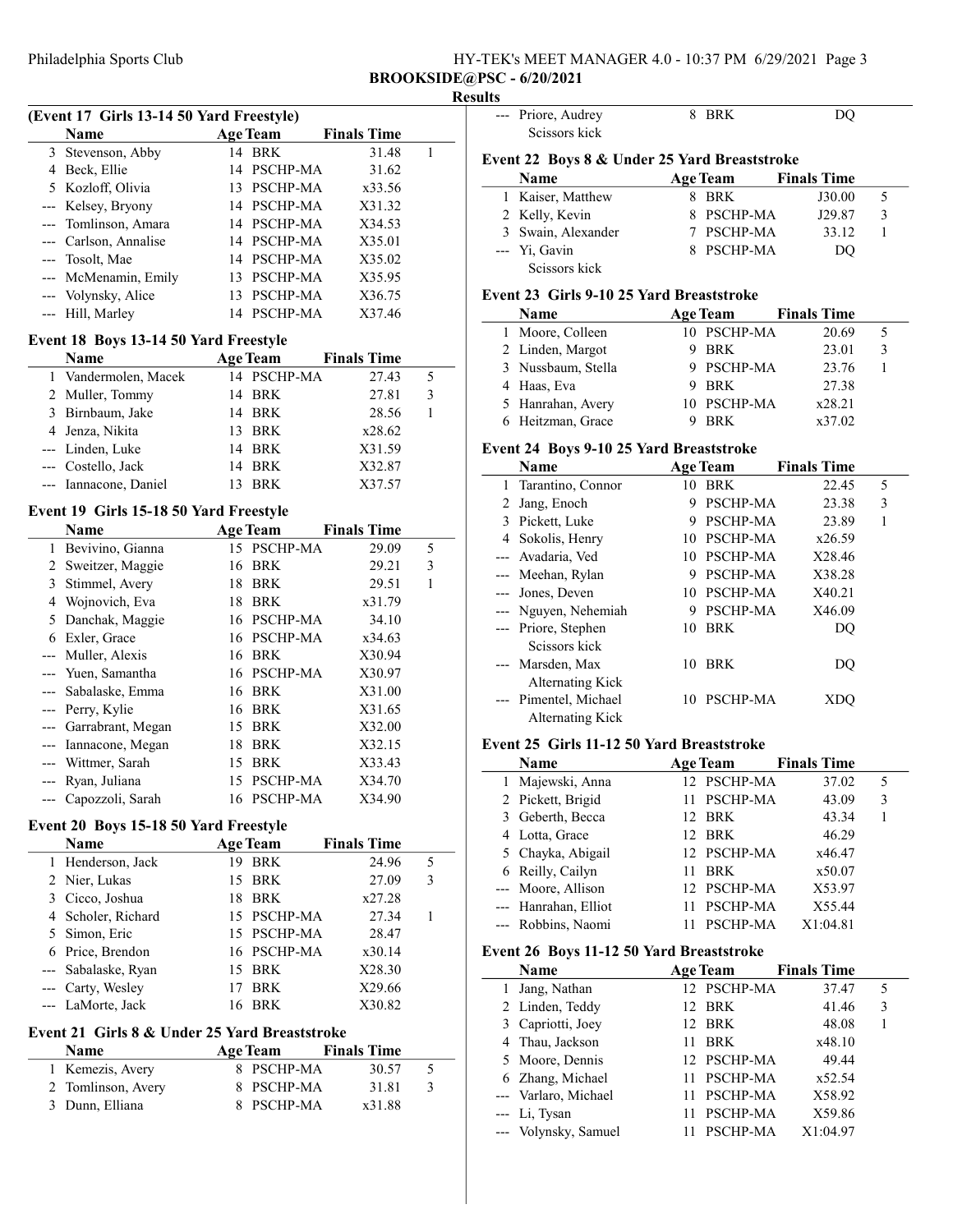| HY-TEK's MEET MANAGER 4.0 - 10:37 PM 6/29/2021 Page 4 |  |
|-------------------------------------------------------|--|
| <b>BROOKSIDE@PSC - 6/20/2021</b>                      |  |

## Results

 $\overline{a}$ 

 $\overline{a}$ 

 $\overline{\phantom{a}}$ 

| (Event 26 Boys 11-12 50 Yard Breaststroke) |                          |    |                 |                    |  |
|--------------------------------------------|--------------------------|----|-----------------|--------------------|--|
|                                            | Name                     |    | <b>Age Team</b> | <b>Finals Time</b> |  |
|                                            | --- Bernstein, Josh      |    | 12 PSCHP-MA     | X1:10.82           |  |
|                                            | --- Tandon, Kabir        | 11 | PSCHP-MA        | X1:12.76           |  |
|                                            | Clayton, Braylen         |    | 12 PSCHP-MA     | X1:18.71           |  |
|                                            | --- Ouimette, Zachary    | 11 | PSCHP-MA        | X1:18.89           |  |
|                                            | --- Braun, Jack          | 11 | PSCHP-MA        | XDO                |  |
|                                            | Scissors kick            |    |                 |                    |  |
|                                            | --- Kelsey, Stratton     |    | 11 PSCHP-MA     | XDO                |  |
|                                            | One hand touch           |    |                 |                    |  |
|                                            | --- Filiatrault, Charlie |    | 12 PSCHP-MA     | XDO                |  |
|                                            | Non-simultaneous arms    |    |                 |                    |  |
| Event 27 Girls 13-14 100 Yard Breaststroke |                          |    |                 |                    |  |
|                                            | <b>Name</b>              |    | Age Team        | <b>Finals Time</b> |  |

| таше                 | лес теаш    | тицаю типе |   |  |
|----------------------|-------------|------------|---|--|
| 1 Cicco, Emily       | 14 BRK      | 1:23.48    | 5 |  |
| 2 Swain, Marley      | 13 PSCHP-MA | 1:24.59    | 3 |  |
| 3 Stevenson, Abby    | 14 BRK      | 1:29.37    |   |  |
| 4 Volynsky, Alice    | 13 PSCHP-MA | 1:52.24    |   |  |
| --- Tomlinson, Amara | 14 PSCHP-MA | DO         |   |  |
| One hand touch       |             |            |   |  |

#### Event 28 Boys 13-14 100 Yard Breaststroke

| <b>Name</b>             | <b>Age Team</b> | <b>Finals Time</b> |   |
|-------------------------|-----------------|--------------------|---|
| 1 Thau, Andrew          | 14 BRK          | 1:16.88            |   |
| 2 Vradinskiy, Sebastian | 13 BRK          | 1:17.02            | 3 |
| 3 Hong, Timothy         | 13 PSCHP-MA     | 1:22.27            |   |
| 4 Linden, Luke          | 14 BRK          | x1:25.32           |   |

#### Event 29 Girls 15-18 100 Yard Breaststroke

| 3 |
|---|
|   |
|   |
|   |
|   |
|   |

#### Event 30 Boys 15-18 100 Yard Breaststroke

| <b>Name</b>        | <b>Age Team</b> | <b>Finals Time</b> |  |
|--------------------|-----------------|--------------------|--|
| 1 Hong, Joseph     | 18 PSCHP-MA     | 1:10.40            |  |
| 2 Scholer, Richard | 15 PSCHP-MA     | 1:13.45            |  |
| 3 Nier, Lukas      | 15 BRK          | 1:13.96            |  |
| 4 Strockoz, Jacob  | 15 BRK          | 1:15.71            |  |
| 5 Sabalaske, Ryan  | 15 BRK          | x1:19.69           |  |
| 6 Kemezis, Brayden | 15 PSCHP-MA     | x1:22.83           |  |

## Event 31F Girls 6 & Under 25 SC Meter Backstroke

 $\overline{a}$ 

| <b>Name</b>             | <b>Age Team</b> | <b>Finals Time</b> |
|-------------------------|-----------------|--------------------|
| --- Kelly, Caroline     | 6 PSCHP-MA      | X33.76             |
| --- Juszczyszyn, Hailey | 6 PSCHP-MA      | X39.75             |
| --- Dunn, Gabrielle     | 6 PSCHP-MA      | X51.44             |
| --- Minnett, Emily      | 5 PSCHP-MA      | X57.38             |

### Event 31M Boys 6 & Under 25 SC Meter Backstroke

| <b>Name</b>        | <b>Age Team</b> | <b>Finals Time</b> |
|--------------------|-----------------|--------------------|
| --- Moore, Liam    | 6 PSCHP-MA      | X34.26             |
| --- Kelly, Brendan | 6 PSCHP-MA      | X43.50             |
| --- Kozloff, Tommy | 6 PSCHP-MA      | X57.29             |

| Event 32 Girls 8 & Under 25 Yard Backstroke |                      |  |                 |                    |   |  |
|---------------------------------------------|----------------------|--|-----------------|--------------------|---|--|
|                                             | <b>Name</b>          |  | <b>Age Team</b> | <b>Finals Time</b> |   |  |
|                                             | 1 Kemezis, Avery     |  | PSCHP-MA        | 23.66              | 5 |  |
|                                             | 2 Vandermolen, Clara |  | PSCHP-MA        | 24.31              | 3 |  |
|                                             | 3 Tomlinson, Avery   |  | 8 PSCHP-MA      | x28.65             |   |  |
|                                             | 4 Conlow, Danielle   |  | <b>BRK</b>      | 38.80              |   |  |
|                                             | 5 Farrell, Charlotte |  | <b>BRK</b>      | 55.39              |   |  |
|                                             | --- Gorcey, Mia      |  | PSCHP-MA        | X27.78             |   |  |
|                                             | --- Ouimette, Emma   |  | <b>PSCHP-MA</b> | X30.34             |   |  |
|                                             | --- Aquila, Claire   |  | PSCHP-MA        | X36.06             |   |  |

#### Event 33 Boys 8 & Under 25 Yard Backstroke

| <b>Name</b>        |    | <b>Age Team</b> | <b>Finals Time</b> |   |
|--------------------|----|-----------------|--------------------|---|
| 1 McMenamin, Ryan  | 8  | PSCHP-MA        | 29.01              | 5 |
| 2 Swain, Alexander |    | PSCHP-MA        | 31.37              | 3 |
| 3 Wang, Richard    | 8. | PSCHP-MA        | x31.95             |   |
| 4 Marsden, Grant   | 8  | <b>BRK</b>      | 32.40              |   |
| 5 Werth, Griffin   | 8  | BRK             | 33.35              |   |
| --- Yi, Gavin      | 8  | PSCHP-MA        | X31.03             |   |
| --- Scherer, Bryce | 8. | PSCHP-MA        | X36.19             |   |
| --- Minnett, James |    | PSCHP-MA        | X38.46             |   |
| --- Moore, Will    |    | <b>PSCHP-MA</b> | X41.32             |   |
| --- Scherer, Finn  |    | PSCHP-MA        | X58.66             |   |

#### Event 34 Girls 9-10 25 Yard Backstroke

| <b>Name</b>            |   | <b>Age Team</b> | <b>Finals Time</b> |   |
|------------------------|---|-----------------|--------------------|---|
| Fleck, Veronica        | 9 | <b>BRK</b>      | 20.38              | 5 |
| 2 Moore, Colleen       |   | 10 PSCHP-MA     | 20.41              | 3 |
| 3 Linden, Margot       | 9 | <b>BRK</b>      | 22.40              |   |
| 4 Kelsey, Brinkley     |   | 10 PSCHP-MA     | 24.24              |   |
| 5 Haas, Eva            | 9 | <b>BRK</b>      | x26.90             |   |
| 6 Sokolis, Adelyn      | 9 | PSCHP-MA        | x31.45             |   |
| --- Minnett, Charlotte | 9 | <b>PSCHP-MA</b> | X28.28             |   |
| --- Navarro, Julissa   | 9 | <b>BRK</b>      | X30.27             |   |
| --- Hulse, Olivia      | 9 | <b>BRK</b>      | X30.55             |   |
| --- Connolly, Emma     | 9 | <b>BRK</b>      | X31.02             |   |
| --- Kensey, Ella       |   | PSCHP-MA        | X33.92             |   |

#### Event 35 Boys 9-10 25 Yard Backstroke

| <b>Name</b>                           |    | <b>Age Team</b> | <b>Finals Time</b> |   |
|---------------------------------------|----|-----------------|--------------------|---|
| Jang, Enoch                           | 9  | <b>PSCHP-MA</b> | 22.70              | 5 |
| 2 Marsden, Max                        | 10 | <b>BRK</b>      | 23.46              | 3 |
| 3 Li, Kylar                           | 10 | PSCHP-MA        | 23.69              |   |
| 4 Scribner, Thomas                    | 9  | <b>PSCHP-MA</b> | x24.45             |   |
| 5 Priore, Stephen                     | 10 | <b>BRK</b>      | 26.07              |   |
| 6 Lotta, Jameson                      | 9  | <b>BRK</b>      | x31.32             |   |
| --- McMenamin, Shane                  | 10 | PSCHP-MA        | X24.56             |   |
| --- Avadaria, Ved                     |    | 10 PSCHP-MA     | X28.70             |   |
| --- Nguyen, Nehemiah                  | 9  | PSCHP-MA        | X39.63             |   |
| --- Jones, Deven                      | 10 | PSCHP-MA        | X44.71             |   |
| --- Pimentel, Michael                 | 10 | PSCHP-MA        | XDO                |   |
| Shoulders past vertical toward breast |    |                 |                    |   |

#### Event 36 Girls 11-12 50 Yard Backstroke

| <b>Name</b>             | <b>Age Team</b> | <b>Finals Time</b> |               |
|-------------------------|-----------------|--------------------|---------------|
| 1 Karasinski, Gabriella | 12. BRK         | 35.37              |               |
| 2 Kim, Ruth             | 12 PSCHP-MA     | 36.78              | $\mathcal{R}$ |
| 3 Geberth, Becca        | 12 BRK          | 39.66              |               |
| 4 Pickett, Brigid       | 11 PSCHP-MA     | 40.65              |               |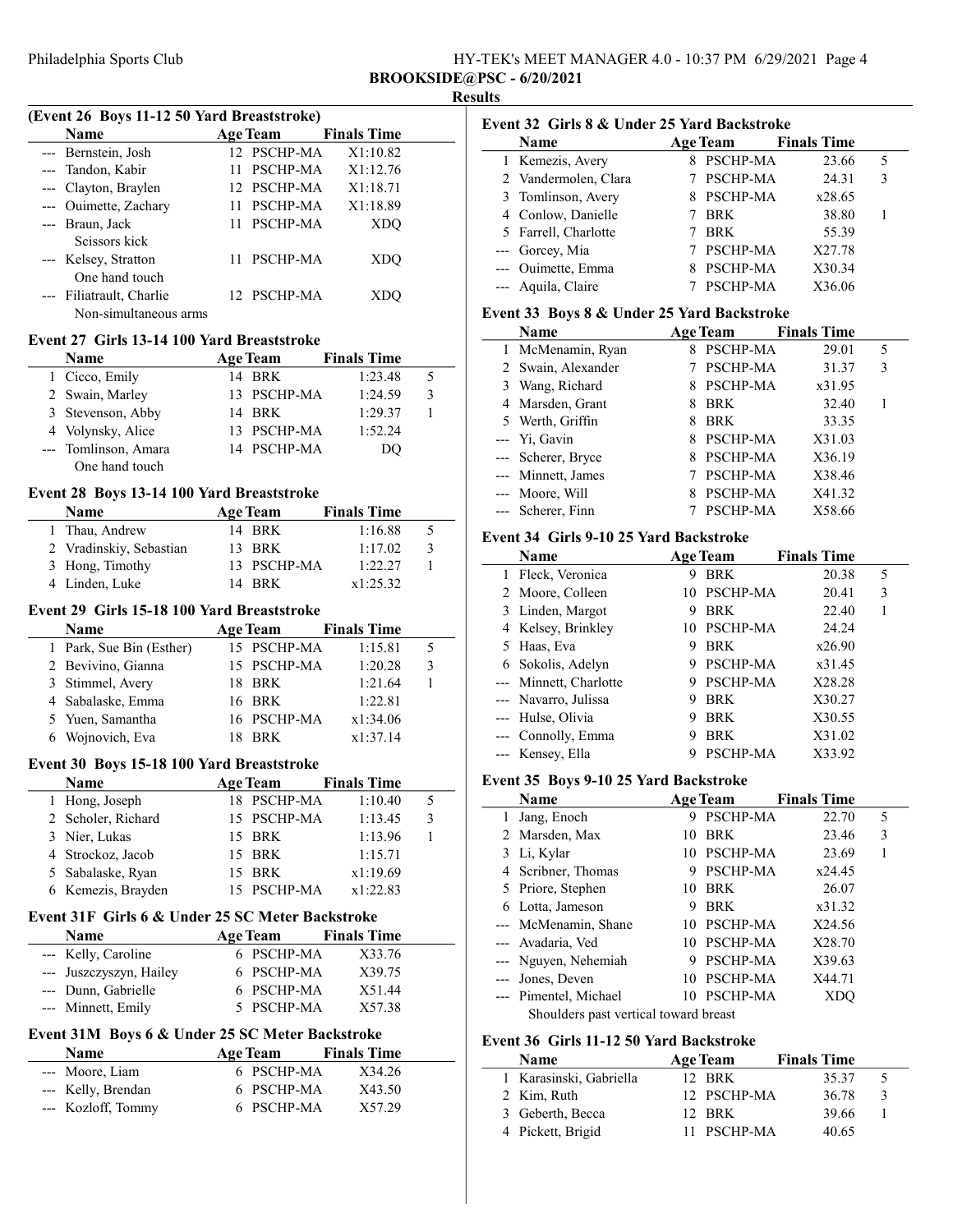Philadelphia Sports Club **BR** 

| HY-TEK's MEET MANAGER 4.0 - 10:37 PM 6/29/2021 Page 5 |  |
|-------------------------------------------------------|--|
| <b>BROOKSIDE@PSC - 6/20/2021</b>                      |  |

## Results

 $\overline{a}$ 

| (Event 36 Girls 11-12 50 Yard Backstroke) |                        |  |             |                      |  |
|-------------------------------------------|------------------------|--|-------------|----------------------|--|
|                                           | Name                   |  |             | Age Team Finals Time |  |
|                                           | 5 Drolet, Katherine    |  | 12 PSCHP-MA | x43.01               |  |
|                                           | --- Stirba, Sydney     |  | 12 PSCHP-MA | X43.94               |  |
|                                           | --- Robbins, Naomi     |  | 11 PSCHP-MA | X58.75               |  |
|                                           | --- Diaz-Pond, Inez    |  | 11 PSCHP-MA | X1:05.82             |  |
|                                           | --- Marsden, Katherine |  | 12 BRK      | DO                   |  |

Shoulders past vertical toward breast

## Event 37 Boys 11-12 50 Yard Backstroke

|       | Name                          |    | <b>Age Team</b> | <b>Finals Time</b> |   |
|-------|-------------------------------|----|-----------------|--------------------|---|
| 1     | Nier, Dylan                   |    | 12 BRK          | 37.03              | 5 |
| 2     | Robinson, Liam                | 11 | <b>BRK</b>      | 40.20              | 3 |
| 3     | Kemezis, Tyler                | 12 | <b>PSCHP-MA</b> | 41.14              | 1 |
| 4     | Moore, Dennis                 | 12 | <b>PSCHP-MA</b> | 44.24              |   |
| 5     | Aquila, William               | 11 | PSCHP-MA        | x44.36             |   |
| 6     | Johnson, Grant                | 11 | <b>BRK</b>      | x47.22             |   |
|       | Zhang, Michael                | 11 | <b>PSCHP-MA</b> | X48.49             |   |
|       | Beck, Matthew                 | 12 | <b>PSCHP-MA</b> | X51.39             |   |
|       | Varlaro, Michael              | 11 | <b>PSCHP-MA</b> | X51.45             |   |
|       | Clayton, Braylen              |    | 12 PSCHP-MA     | X52.56             |   |
|       | --- Kelsey, Stratton          | 11 | PSCHP-MA        | X56.14             |   |
| $---$ | Braun, Jack                   | 11 | <b>PSCHP-MA</b> | X57.43             |   |
|       | --- Bernstein, Josh           | 12 | <b>PSCHP-MA</b> | X57.43             |   |
|       | Filiatrault, Charlie          | 12 | <b>PSCHP-MA</b> | X1:02.68           |   |
|       | Tandon, Kabir                 | 11 | <b>PSCHP-MA</b> | X1:05.53           |   |
|       | Li, Tysan                     | 11 | <b>PSCHP-MA</b> | X1:06.90           |   |
|       | Volynsky, Samuel              | 11 | <b>PSCHP-MA</b> | X1:10.25           |   |
| $---$ | Ouimette, Zachary             | 11 | <b>PSCHP-MA</b> | XDO                |   |
|       | Non-continuous turning action |    |                 |                    |   |

#### Event 38 Girls 13-14 100 Yard Backstroke

 $\overline{a}$ 

| <b>Name</b>          |     | <b>Age Team</b> | <b>Finals Time</b> |   |
|----------------------|-----|-----------------|--------------------|---|
| 1 Cicco, Emily       |     | 14 BRK          | 1:10.51            | 5 |
| 2 Majewski, Madeline |     | 14 PSCHP-MA     | 1:11.75            | 3 |
| 3 Beck, Ellie        |     | 14 PSCHP-MA     | 1:22.04            |   |
| 4 Carlson, Annalise  |     | 14 PSCHP-MA     | x1:34.95           |   |
| --- Tosolt, Mae      |     | 14 PSCHP-MA     | X1:31.10           |   |
| --- Tomlinson, Amara |     | 14 PSCHP-MA     | X1:33.93           |   |
| --- Kozloff, Olivia  |     | 13 PSCHP-MA     | X1:35.07           |   |
| --- Volynsky, Alice  | 13. | <b>PSCHP-MA</b> | X1:43.90           |   |
| --- Kelsey, Bryony   | 14  | PSCHP-MA        | X1:47.58           |   |

#### Event 39 Boys 13-14 100 Yard Backstroke

| <b>Name</b>          | <b>Age Team</b> | <b>Finals Time</b> |   |
|----------------------|-----------------|--------------------|---|
| 1 Fleck, Brandon     | 14 BRK          | 1:02.83            |   |
| 2 Vandermolen, Macek | 14 PSCHP-MA     | 1:09.25            | 3 |
| 3 Chung, Jimin       | 13 PSCHP-MA     | 1:09.78            |   |
| 4 Jenza, Nikita      | 13 BRK          | 1:11.13            |   |
| 5 DeFinis, Joey      | 14 BRK          | x1:11.25           |   |

#### Event 40 Girls 15-18 100 Yard Backstroke

| Name                | <b>Age Team</b> | <b>Finals Time</b> |   |
|---------------------|-----------------|--------------------|---|
| Scholer, Haley      | 17 PSCHP-MA     | 1:04.52            | 5 |
| 2 Cicco, Mackenzie  | 15 BRK          | 1:10.53            | 3 |
| 3 Stevenson, Amelia | 16 BRK          | 1:14.91            |   |
| 4 Iannacone, Megan  | 18 BRK          | x1:18.87           |   |
| 5 Capozzoli, Sarah  | 16 PSCHP-MA     | 1:22.75            |   |
| 6 Yuen, Samantha    | 16 PSCHP-MA     | x1:27.45           |   |

| 5 |
|---|
| 3 |
|   |
|   |
|   |
|   |
|   |

## Event 42 Girls 8 & Under 25 Yard Butterfly

| <b>Name</b>          | <b>Age Team</b> | <b>Finals Time</b> |  |
|----------------------|-----------------|--------------------|--|
| 1 Vandermolen, Clara | 7 PSCHP-MA      | 23.65              |  |
| 2 Kemezis, Avery     | 8 PSCHP-MA      | 24.44              |  |
| 3 Moore, Elly        | 8 PSCHP-MA      | x28.62             |  |
| --- Priore, Audrey   | 8 BRK           | DO                 |  |
| Scissors kick        |                 |                    |  |

## Event 43 Boys 8 & Under 25 Yard Butterfly

| Name              | <b>Age Team</b> | <b>Finals Time</b> |   |
|-------------------|-----------------|--------------------|---|
| 1 McMenamin, Ryan | 8 PSCHP-MA      | 28.88              |   |
| 2 Scherer, Bryce  | 8 PSCHP-MA      | 31.67              | 3 |
| 3 Kaiser, Matthew | BRK             | 33.32              |   |
| 4 Werth, Griffin  | BRK             | 34.34              |   |
| --- Kelly, Kevin  | 8 PSCHP-MA      | DO                 |   |
| Scissors kick     |                 |                    |   |

## Event 44 Girls 9-10 25 Yard Butterfly

| <b>Name</b>                           | <b>Age Team</b> | <b>Finals Time</b> |   |
|---------------------------------------|-----------------|--------------------|---|
| 1 Priori, Luciana                     | BRK             | 19.81              | 5 |
| 2 Nussbaum, Stella                    | 9 PSCHP-MA      | 19.92              | 3 |
| 3 Fleck, Veronica                     | BRK             | 20.26              |   |
| 4 Carney, Isla                        | 10 BRK          | x20.32             |   |
| 5 Minnett, Charlotte                  | 9 PSCHP-MA      | 29.43              |   |
| --- Kelsey, Brinkley<br>Scissors kick | 10 PSCHP-MA     | DO                 |   |

## Event 45 Boys 9-10 25 Yard Butterfly

|    | Name                   |     | <b>Age Team</b> | <b>Finals Time</b> |   |
|----|------------------------|-----|-----------------|--------------------|---|
| 1. | Tarantino, Connor      | 10  | <b>BRK</b>      | 17.16              | 5 |
| 2  | Jang, Enoch            | 9   | <b>PSCHP-MA</b> | 22.03              | 3 |
|    | 3 Scribner, Thomas     | 9   | <b>PSCHP-MA</b> | 22.38              |   |
|    | 4 Pickett, Luke        | 9   | <b>PSCHP-MA</b> | x22.97             |   |
|    | 5 Farrell, Samuel      | 10. | <b>BRK</b>      | 31.83              |   |
|    | 6 Lotta, Jameson       | 9   | <b>BRK</b>      | x33.15             |   |
|    | --- McMenamin, Shane   |     | 10 PSCHP-MA     | X25.09             |   |
|    | --- Avadaria, Ved      | 10  | PSCHP-MA        | X27.28             |   |
|    | --- Li, Kylar          |     | 10 PSCHP-MA     | X28.95             |   |
|    | --- Nguyen, Nehemiah   | 9   | <b>PSCHP-MA</b> | X48.31             |   |
|    | --- Meehan, Rylan      | 9   | PSCHP-MA        | XDO                |   |
|    | Scissors kick          |     |                 |                    |   |
|    | --- Pimentel, Michael  | 10  | <b>PSCHP-MA</b> | XDO                |   |
|    | Kick breaststroke type |     |                 |                    |   |

#### Event 46 Girls 11-12 50 Yard Butterfly

| <b>Name</b>             | <b>Age Team</b> | <b>Finals Time</b> |                          |
|-------------------------|-----------------|--------------------|--------------------------|
| 1 Karasinski, Gabriella | 12 BRK          | 33.37              | $\overline{\mathcal{L}}$ |
| 2 Majewski, Anna        | 12 PSCHP-MA     | 34.76              | $\mathcal{R}$            |
| 3 Kim, Ruth             | 12 PSCHP-MA     | 37.20              |                          |
| 4 Reilly, Cailyn        | 11 BRK          | 42.85              |                          |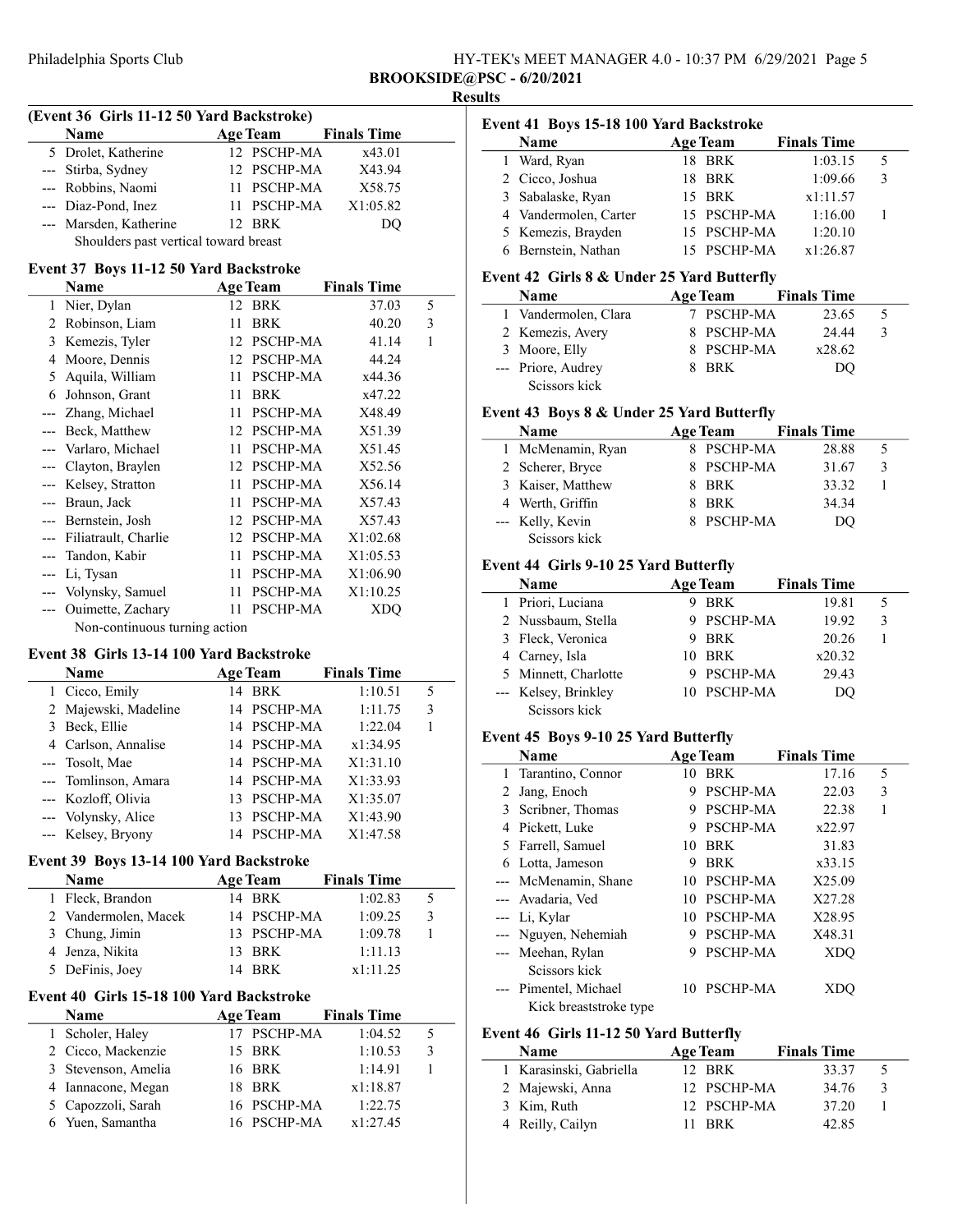(Event 46 Girls 11-12 50 Yard Butterfly)

| HY-TEK's MEET MANAGER 4.0 - 10:37 PM 6/29/2021 Page 6 |  |
|-------------------------------------------------------|--|
| <b>BROOKSIDE@PSC - 6/20/2021</b>                      |  |

## Name Age Team Finals Time 5 Moore, Allison 12 PSCHP-MA  $x45.69$ --- Stirba, Sydney 12 PSCHP-MA X42.27 --- Hanrahan, Elliot 11 PSCHP-MA X45.81 --- Diaz-Pond, Inez 11 PSCHP-MA X1:15.27 --- Landers, Meghan 11 BRK DQ Non-simultaneous touch Event 47 Boys 11-12 50 Yard Butterfly Name Age Team Finals Time 1 36.46 5 Nier, Dylan 12 BRK 2 Jang, Nathan 12 PSCHP-MA 37.32 3 3 37.48 1 Robinson, Liam 11 BRK 4 x37.73 Linden, Teddy 12 BRK 5 40.85 Kemezis, Tyler 12 PSCHP-MA 6 x43.45 Aquila, William 11 PSCHP-MA Event 48 Girls 13-14 50 Yard Butterfly Name Age Team Finals Time 1 31.90 5 Landers, Kaitlyn 14 BRK 2 Majewski, Madeline 14 PSCHP-MA 32.07 3 3 35.13 1 Stevenson, Abby 14 BRK 4 McMenamin, Emily 13 PSCHP-MA 37.63 5 x45.95 Hill, Marley 14 PSCHP-MA Event 49 Boys 13-14 50 Yard Butterfly Name **Age Team** Finals Time 1 27.34 5 Fleck, Brandon 14 BRK 2 Muller, Tommy 14 BRK 29.02 3 3 30.22 1 Chung, Jimin 13 PSCHP-MA 4 x33.08 Vradinskiy, Sebastian 13 BRK Event 50 Girls 15-18 50 Yard Butterfly Name Age Team Finals Time 1 30.62 5 Scholer, Haley 17 PSCHP-MA 2 Park, Sue Bin (Esther) 15 PSCHP-MA 31.63 3 3 Stevenson, Amelia 16 BRK 31.91 1 4 33.03 Garrabrant, Megan 15 BRK 5 x33.18 Muller, Alexis 16 BRK 6 x38.71 Exler, Grace 16 PSCHP-MA --- Iannacone, Megan 18 BRK X36.38 Perry, Kylie 16 BRK X37.71 --- Wittmer, Sarah 15 BRK X37.80 --- Ryan, Juliana 15 PSCHP-MA X42.00 Event 51 Boys 15-18 50 Yard Butterfly Name Age Team Finals Time 1 28.39 5 Wittmer, Chris 16 BRK 2 Hong, Joseph 18 PSCHP-MA 28.51 3 3 Henderson, Jack 19 BRK 28.68 1 4 x30.72 Leidich, Gavyn 16 BRK 5 31.33 Simon, Eric 15 PSCHP-MA 6 x33.35 Kemezis, Brayden 15 PSCHP-MA --- Bernstein, Nathan 15 PSCHP-MA X38.14

### Results Event 52 Mixed 8 & Under 100 Yard Freestyle Relay

| EVENT 32 TVITACU O OC UNIQUE TUU TATU FI CESTVIC INCIAV |       |                      |   |  |
|---------------------------------------------------------|-------|----------------------|---|--|
| Team                                                    | Relay | <b>Finals Time</b>   |   |  |
| PSCHP-MA                                                | А     | 1:34.44              | 5 |  |
| 1) Swain, Alexander M7                                  |       | 2) Moore, Elly W8    |   |  |
| 3) Tomlinson, Avery W8                                  |       | 4) Dunn, Elliana W8  |   |  |
| 2 PSCHP-MA                                              | В     | 1:51.71              | 3 |  |
| 1) Gorcey, Mia W7                                       |       | 2) Ouimette, Emma W8 |   |  |
| 3) Scherer, Bryce M8                                    |       | 4) Minnett, James M7 |   |  |
| <b>BRK</b>                                              | A     | 2:10.76              |   |  |
| 1) Conlow, Danielle W7                                  |       | 2) Marsden, Grant M8 |   |  |
| 3) Farrell, Charlotte W7                                |       | 4) Werth, Griffin M8 |   |  |

#### Event 53 Mixed 9-10 100 Yard Freestyle Relay

|               | <b>Team</b>              | Relay            | <b>Finals Time</b>     |   |
|---------------|--------------------------|------------------|------------------------|---|
| $\mathbf{1}$  | <b>BRK</b>               | A                | 1:18.62                | 5 |
|               | 1) Haas, Eva W9          |                  | 2) Linden, Margot W9   |   |
|               | 3) Priori, Luciana W9    |                  | 4) Carney, Isla W10    |   |
| $\mathcal{P}$ | <b>PSCHP-MA</b>          | A                | 1:21.70                | 3 |
|               | 1) Kelsey, Brinkley W10  |                  | 2) Sokolis, Henry M10  |   |
|               | 3) Nussbaum, Stella W9   |                  | 4) Pickett, Luke M9    |   |
|               | 3 PSCHP-MA               | B                | 1:33.89                | 1 |
|               | 1) Hanrahan, Avery W10   |                  | 2) Sokolis, Adelyn W9  |   |
|               | 3) McMenamin, Shane M10  | 4) Li, Kylar M10 |                        |   |
|               | 4 BRK                    | B                | 1:42.03                |   |
|               | 1) Connolly, Emma W9     |                  | 2) Priore, Stephen M10 |   |
|               | 3) Heitzman, Grace W9    |                  | 4) Lotta, Jameson M9   |   |
|               | 5 PSCHP-MA               | C                | x1:50.06               |   |
|               | 1) Kensey, Ella W9       |                  | 2) Avadaria, Ved M10   |   |
|               | 3) Minnett, Charlotte W9 |                  | 4) Meehan, Rylan M9    |   |
|               | BRK                      | C                | X1:44.70               |   |
|               | 1) Robinson, Patrick M9  |                  | 2) Marsden, Max M10    |   |
|               | 3) Farrell, Samuel M10   |                  | 4) Navarro, Julissa W9 |   |

#### Event 54 Mixed 11-12 200 Yard Freestyle Relay

|    | Team                     | Relay | <b>Finals Time</b>        |   |
|----|--------------------------|-------|---------------------------|---|
| 1  | <b>BRK</b>               | A     | 2:12.51                   | 5 |
|    | 1) Linden, Teddy M12     |       | 2) Geberth, Becca W12     |   |
|    | 3) Robinson, Liam M11    |       | 4) Lotta, Grace W12       |   |
|    | 2 PSCHP-MA               | A     | 2:14.81                   | 3 |
|    | 1) Kemezis, Tyler M12    |       | 2) Moore, Dennis M12      |   |
|    | 3) Chayka, Abigail W12   |       | 4) Pickett, Brigid W11    |   |
| 3  | <b>BRK</b>               | В     | 2:22.00                   | 1 |
|    | 1) Thau, Jackson M11     |       | 2) Reilly, Cailyn W11     |   |
|    | 3) Wittmer, Ryan M12     |       | 4) Landers, Meghan W11    |   |
|    | 4 PSCHP-MA               | B     | 2:30.12                   |   |
|    | 1) Varlaro, Michael M11  |       | 2) Drolet, Katherine W12  |   |
|    | 3) Moore, Allison W12    |       | 4) Stirba, Sydney W12     |   |
|    | 5 BRK                    | C     | x2:41.02                  |   |
|    | 1) Capriotti, Joey M12   |       | 2) Johnson, Grant M11     |   |
|    | 3) Capriotti, Carlee W11 |       | 4) Marsden, Katherine W12 |   |
| 6. | <b>PSCHP-MA</b>          | C     | x2:51.93                  |   |
|    | 1) Beck, Matthew M12     |       | 2) Robbins, Naomi W11     |   |
|    | 3) Hanrahan, Elliot W11  |       | 4) Aquila, William M11    |   |

#### Event 55 Mixed 13-14 200 Yard Freestyle Relay

| <b>Team</b>            | Relay | <b>Finals Time</b>    |  |
|------------------------|-------|-----------------------|--|
| <b>BRK</b>             | А     | 1:54.50               |  |
| 1) Stevenson, Abby W14 |       | 2) Muller, Tommy M14  |  |
| 3) Cicco, Emily W14    |       | 4) Fleck, Brandon M14 |  |